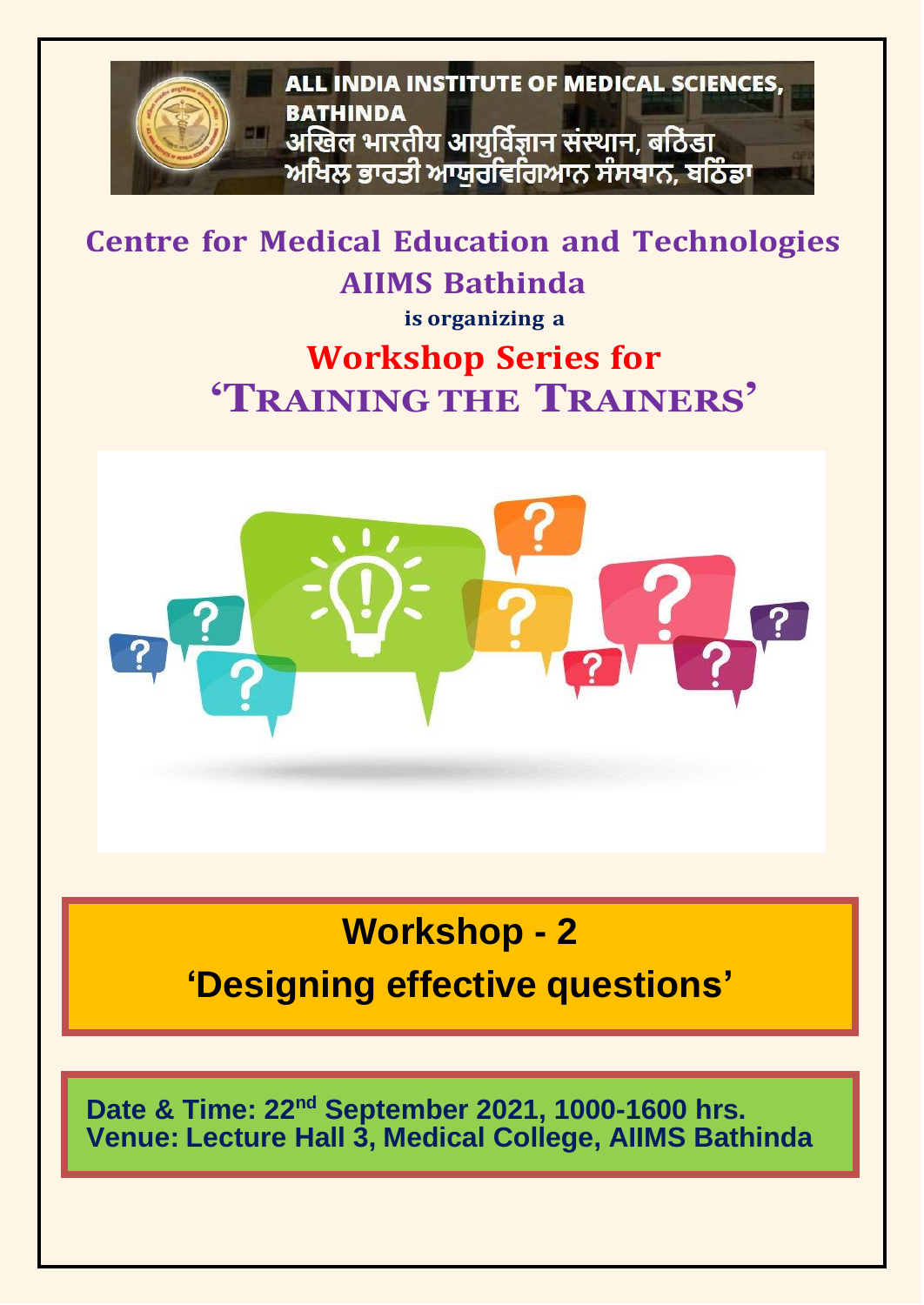### ALL INDIA INSTITUTE OF MEDICAL SCIENCES, **BATHINDA** अखिल भारतीय आयुर्विज्ञान संस्थान, बठिंडा 581 ਅਖਿਲ ਭਾਰਤੀ ਆਯੁਰਵਿਗਿਆਨ ਸੰਸਥਾਨ, ਬਠਿੰਡਾ

### **Workshop-2 Designing effective questions**



**Dr. D.K. Singh Director, AIIMS Bathinda**

### **Patron Organizing Chairman**



**Dr. Akhilesh Pathak Coordinator, CMET AIIMS, Bathinda**

### **Resource Faculty**



**Dr. Dinesh Badyal Convener, NMC Nodal Centre Program Director CMCL-FRI CMC Ludhiana**



**Dr. Niket Verma Member CMET Asst. Prof. Gen. Medicine AIIMS Bathinda**



**Dr. Navita Aggarwal Asst. Coordinator CMET Assoc. Prof. Anatomy AIIMS Bathinda**